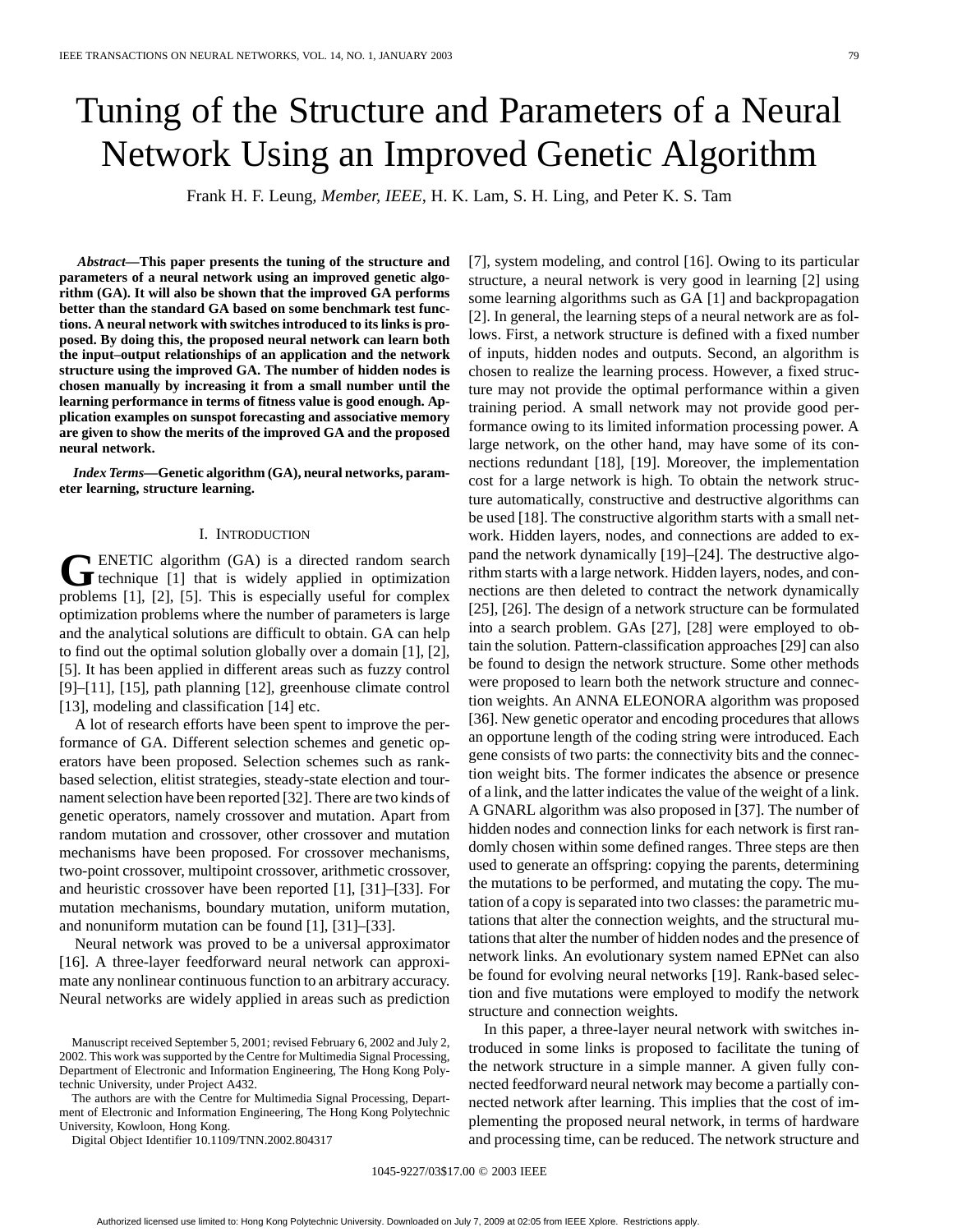| Procedure of the standard GA                      |                                                                              |
|---------------------------------------------------|------------------------------------------------------------------------------|
| begin                                             |                                                                              |
| $\tau$ - $\theta$ // $\tau$ : number of iteration |                                                                              |
| initialize $P(\tau)$                              | // $P(\tau)$ : population for iteration $\tau$                               |
| evaluate $f(\mathbf{P}(\tau))$                    | // $f(\mathbf{P}(\tau))$ : fitness function                                  |
| while (not termination condition) do              |                                                                              |
| begin                                             |                                                                              |
| $\tau - 1$                                        |                                                                              |
|                                                   | select 2 parents $\mathbf{p}_1$ and $\mathbf{p}_2$ from $\mathbf{P}(\tau-1)$ |
|                                                   | perform genetic operations (crossover and mutation)                          |
| reproduce a new $P(\tau)$                         |                                                                              |
| evaluate $f(\mathbf{P}(\tau))$                    |                                                                              |
| end                                               |                                                                              |
| end                                               |                                                                              |

Fig. 1. Procedure of standard GA.

parameters will be tuned simultaneously using a proposed improved GA. As application examples, the proposed neural network with link switches tuned by the improved GA is used to estimate the number of sunspots [7], [8] and realize an associative memory. The results will be compared with those obtained by traditional feedforward networks [2] trained by 1) the standard GA with arithmetic crossover and nonuniform mutation [1], [2], [5] and 2) the backpropagation with momentum and adaptive learning rate [30].

This paper is organized as follows. In Section II, the improved genetic algorithm is presented. In Section III, it will be shown that the improved GA performs more efficiently than the standard GA [1], [2], [5] based on some benchmark test functions [3], [4], [6], [17]. In Section IV, the neural network with link switches, and the tuning of its structure and parameters using the improved GA will be presented. Application examples will be presented in Section V. A conclusion will be drawn in Section VI.

## II. IMPROVED GA

The standard GA process [1], [2], [5] is shown in Fig. 1. First, a population of chromosomes is created. Second, the chromosomes are evaluated by a defined fitness function. Third, some of the chromosomes are selected for performing genetic operations. Forth, genetic operations of crossover and mutation are performed. The produced offspring replace their parents in the initial population. In this reproduction process, only the selected parents in the third step will be replaced by their corresponding offspring. This GA process repeats until a user-defined criterion is reached. In this paper, the standard GA is modified and new genetic operators are introduced to improve its performance. The improved GA process is shown in Fig. 2. Its details will be given as follows.

## *A. Initial Population*

The initial population is a potential solution set  $P$ . The first set of population is usually generated randomly

$$
P = {\mathbf{p}_1, \mathbf{p}_2, \dots, \mathbf{p}_{pop\_size}}
$$
 (1)

$$
\mathbf{p}_{i} = \begin{bmatrix} p_{i_1} & p_{i_2} & \cdots & p_{i_j} & \cdots & p_{i_{no\_\text{vars}}} \end{bmatrix}
$$
  
\n
$$
i = 1, 2, \ldots, pop\_size;
$$
  
\n
$$
j = 1, 2, \ldots, no\_vars
$$
 (2)

$$
\left( \begin{array}{c} 1 \\ 2 \\ 3 \end{array} \right)
$$

$$
para_{\min}^j \leq p_{i_j} \leq para_{\max}^j \tag{3}
$$

where  $pop\_size$  denotes the population size;  $no\_vars$ denotes the number of variables to be tuned;  $p_{i_j}$ ,  $i = 1, 2, ..., pop\_size; j = 1, 2, ..., no\_vars,$  are the parameters to be tuned;  $para_{\text{min}}^j$  and  $para_{\text{max}}^j$  are the minimum and maximum values of the parameter  $p_{i_j}$ , respectively for all  $i$ . It can be seen from  $(1)$ – $(3)$  that the potential solution set P contains some candidate solutions  $p_i$  (chromosomes). The chromosome  $p_i$  contains some variables  $p_{i_j}$  (genes).

## *B. Evaluation*

Each chromosome in the population will be evaluated by a defined fitness function. The better chromosomes will return higher values in this process. The fitness function to evaluate a chromosome in the population can be written as

$$
fitness = f(\mathbf{p}_i). \tag{4}
$$

The form of the fitness function depends on the application.

#### *C. Selection*

Two chromosomes in the population will be selected to undergo genetic operations for reproduction by the method of spinning the roulette wheel [1]. It is believed that high potential parents will produce better offspring (survival of the best ones). The chromosome having a higher fitness value should therefore have a higher chance to be selected. The selection can be done by assigning a probability  $q_i$  to the chromosome  $p_i$ 

$$
q_i = \frac{f(\mathbf{p}_i)}{\sum\limits_{k=1}^{pop\_size}} , \qquad i = 1, 2, ..., pop\_size.
$$
 (5)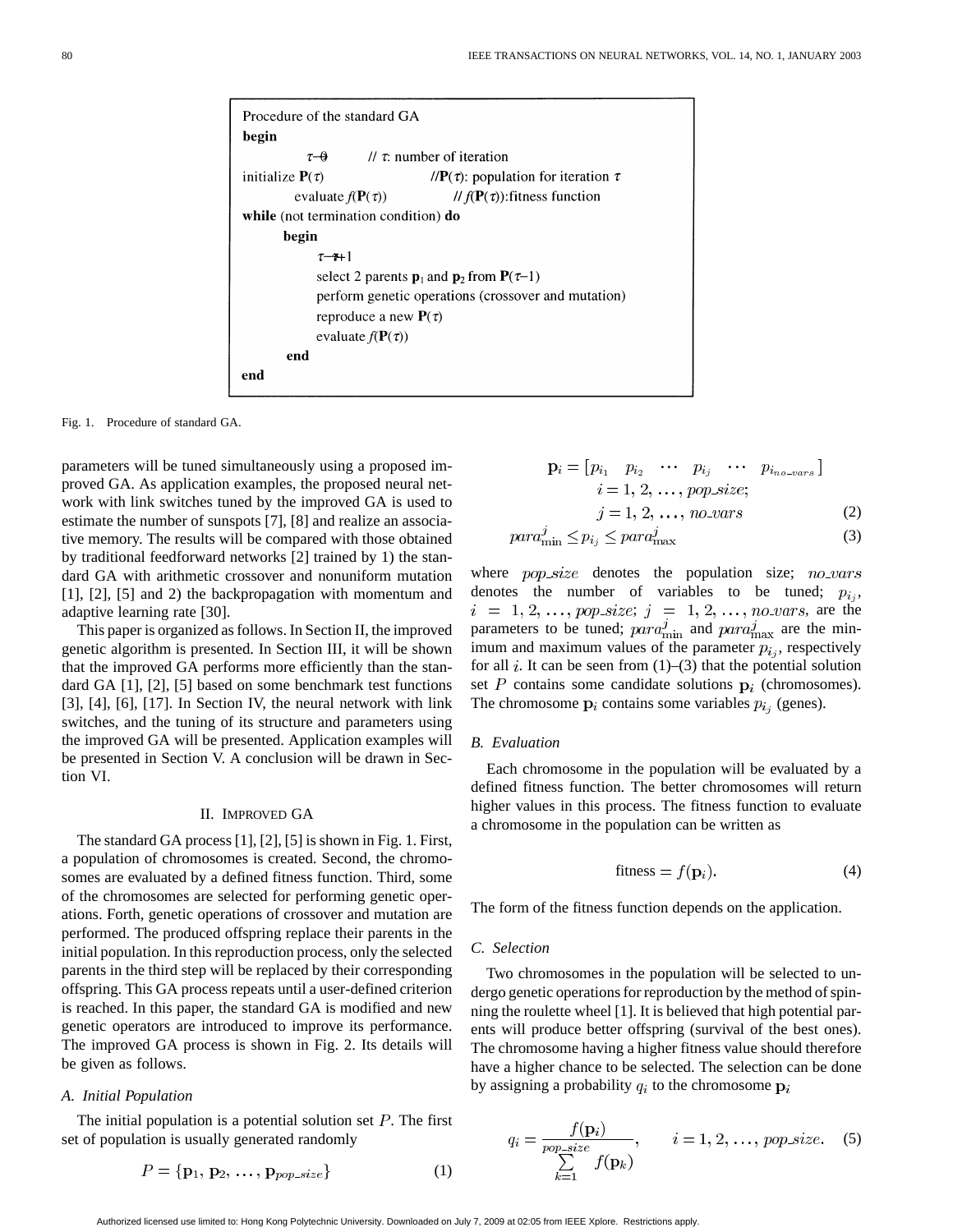| Procedure of the improved GA                                                                                                                                                    |
|---------------------------------------------------------------------------------------------------------------------------------------------------------------------------------|
| begin                                                                                                                                                                           |
| // $\tau$ number of iteration<br>$\tau \rightarrow 0$                                                                                                                           |
| $\sqrt{P(\tau)}$ : population for iteration $\tau$<br>initialize $P(\tau)$                                                                                                      |
| evaluate $f(\mathbf{P}(\tau))$ // $f(\mathbf{P}(\tau))$ : fitness function                                                                                                      |
| while (not termination condition) do                                                                                                                                            |
| begin                                                                                                                                                                           |
| $\tau$ <sup>-7+1</sup>                                                                                                                                                          |
| select 2 parents $\mathbf{p}_1$ and $\mathbf{p}_2$ from $\mathbf{P}(\tau-1)$                                                                                                    |
| perform <i>crossover</i> operation according to equations (7) to (13)                                                                                                           |
| perform mutation operation according to equation (14) to generate three                                                                                                         |
| offspring nos <sub>1</sub> , nos <sub>2</sub> and nos <sub>3</sub>                                                                                                              |
| // reproduce a new $P(\tau)$                                                                                                                                                    |
| <b>if</b> random number $\lt p_a$ // $p_a$ : probability of acceptance<br>The one among $\mathbf{nos}_1$ , $\mathbf{nos}_2$ and $\mathbf{nos}_3$ with the largest fitness value |
| replaces the chromosome with the smallest fitness value in the                                                                                                                  |
| population                                                                                                                                                                      |
| else begin                                                                                                                                                                      |
| if $f(nos_1)$ > smallest fitness value in the $P(\tau-1)$                                                                                                                       |
| $\textbf{nos}_1$ replaces the chromosome with the smallest fitness value                                                                                                        |
| end                                                                                                                                                                             |
| <b>if</b> $f(\text{nos}_2)$ > smallest fitness value in the updated $P(\tau-1)$                                                                                                 |
| $\textbf{nos}_2$ replaces the chromosome with the smallest fitness value                                                                                                        |
| end                                                                                                                                                                             |
| <b>if</b> $f(\text{nos}_3)$ > smallest fitness value in the updated $P(\tau-1)$                                                                                                 |
| nos <sub>3</sub> replaces the chromosome with the smallest fitness value                                                                                                        |
| end<br>end                                                                                                                                                                      |
| evaluate $f(\mathbf{P}(\tau))$                                                                                                                                                  |
| end                                                                                                                                                                             |
| end                                                                                                                                                                             |
|                                                                                                                                                                                 |

Fig. 2. Procedure of the improved GA.

The cumulative probability  $\hat{q}_i$  for the chromosome  $p_i$  is defined as

$$
\hat{q}_i = \sum_{k=1}^i q_k, \qquad i = 1, 2, ..., pop\_size.
$$
 (6)

The selection process starts by randomly generating a nonzero floating-point number,  $d \in [0 \ 1]$ . Then, the chromosome  $p_i$ is chosen if  $\hat{q}_{i-1} < d \leq \hat{q}_i$  ( $\hat{q}_0 = 0$ ). It can be observed from this selection process that a chromosome having a larger  $f(\mathbf{p}_i)$ will have a higher chance to be selected. Consequently, the best chromosomes will get more offspring, the average will stay and the worst will die off. In the selection process, only two chromosomes will be selected to undergo the genetic operations.

#### *D. Genetic Operations*

The genetic operations are to generate some new chromosomes (offspring) from their parents after the selection process. They include the crossover and the mutation operations.

*1) Crossover:* The crossover operation is mainly for exchanging information from the two parents, chromosomes  $p_1$ and  $\mathbf{p}_2$ , obtained in the selection process. The two parents will produce one offspring. First, four chromosomes will be generated according to the following mechanisms:

$$
\mathbf{os}_c^1 = \begin{bmatrix} os_1^1 & os_2^1 & \cdots & os_{no\_vars}^1 \end{bmatrix} = \frac{\mathbf{p}_1 + \mathbf{p}_2}{2} \tag{7}
$$

$$
\begin{aligned} \n\text{cos}_c^2 &= \begin{bmatrix} \cos_1^2 & \cos_2^2 & \cdots & \cos_{no\_vars}^2 \end{bmatrix} \\ \n&= \mathbf{p}_{\text{max}}(1 - w) + \max\left(\mathbf{p}_1, \mathbf{p}_2\right) w \n\end{bmatrix} \n\end{aligned} \tag{8}
$$

$$
\mathbf{os}_c^3 = \begin{bmatrix} os_1^3 & os_2^3 & \cdots & os_{no\_vars}^3 \end{bmatrix}
$$

$$
= \mathbf{p}_{\min}(1-w) + \min(\mathbf{p}_1, \mathbf{p}_2) w
$$
  

$$
\mathbf{os}^4 = \begin{bmatrix} os_1^4 & os_2^4 & \cdots & os_1^4 \end{bmatrix}
$$
 (9)

$$
= \frac{(\mathbf{p}_{\max} + \mathbf{p}_{\min})(1 - w) + (\mathbf{p}_1 + \mathbf{p}_2)w}{2}
$$
 (10)

$$
\mathbf{p}_{\text{max}} = \begin{bmatrix} para_{\text{max}}^1 & para_{\text{max}}^2 & \cdots & para_{\text{max}}^n \end{bmatrix} \tag{11}
$$

$$
\mathbf{p}_{\min} = \begin{bmatrix} para_{\min}^1 & para_{\min}^2 & \cdots & para_{\min}^{no\_vars} \end{bmatrix} \tag{12}
$$

where  $w \in [0 \ 1]$  denotes the weight to be determined by users,  $max(\mathbf{p}_1, \mathbf{p}_2)$  denotes the vector with each element obtained by taking the maximum among the corresponding element of  $p_1$ and  $\mathbf{p}_2$ . For instance, max([1 -2 3], [2 3 1]) = [2 3 3]. Similarly,  $min(\mathbf{p}_1, \mathbf{p}_2)$  gives a vector by taking the minimum value. For instance,  $\min([1 \ -2 \ 3], [2 \ 3 \ 1]) = [1 \ -2 \ 1].$ Among  $\mathbf{os}_c^1$  to  $\mathbf{os}_c^4$ , the one with the largest fitness value is used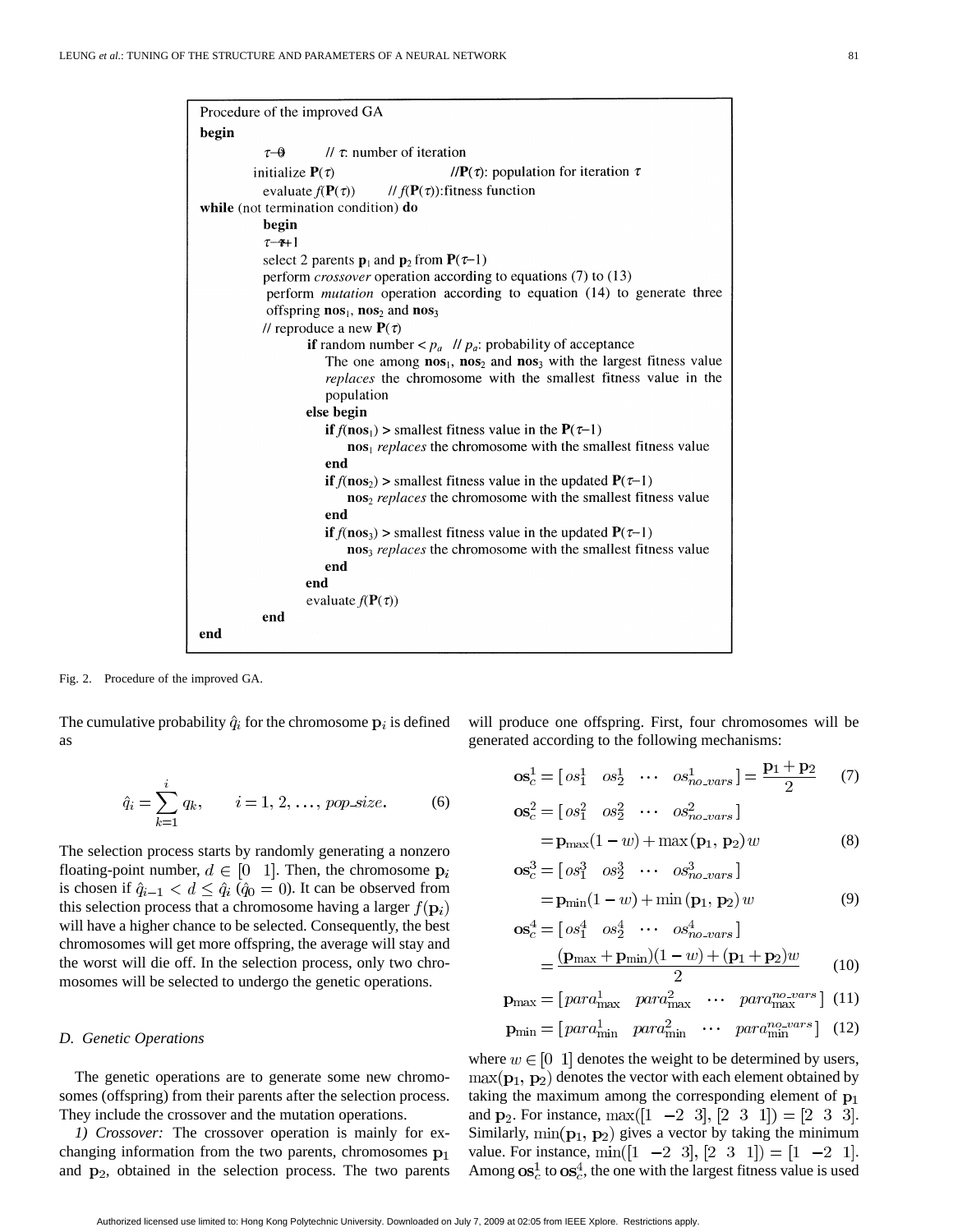as the offspring of the crossover operation. The offspring is defined as

$$
\mathbf{os} \equiv [os_1 \quad os_2 \quad \cdots \quad os_{no\_vars}] = \mathbf{os}_c^{s_{os}}.
$$
 (13)

 $i_{os}$  denotes the index i which gives a maximum value of  $f(\mathbf{os}_c^i)$ ,  $i = 1, 2, 3, 4.$ 

If the crossover operation can provide a good offspring, a higher fitness value can be reached in less iteration. In general, two-point crossover, multipoint crossover, arithmetic crossover or heuristic crossover can be employed to realize the crossover operation [1], [31]–[33]. The offspring generated by these methods, however, may not be better than that from our approach. As seen from  $(7)$ – $(10)$ , the potential offspring spreads over the domain. While (7) and (10) result in searching around the center region of the domain [a value of  $w$  near to one in (10) can move  $\textbf{os}_c^4$  to be near  $(\textbf{p}_1 + \textbf{p}_2)/2$ , (8) and (9) move the potential offspring to be near the domain boundary [a large value of w in (8) and (9) can move  $\cos^2$  and  $\cos^3$  to be near  $\mathbf{p}_{\text{max}}$  and  $\mathbf{p}_{\text{min}}$  respectively].

*2) Mutation:* The offspring (13) will then undergo the mutation operation. The mutation operation is to change the genes of the chromosomes. Consequently, the features of the chromosomes inherited from their parents can be changed. Three new offspring will be generated by the mutation operation

$$
\mathbf{nos}_j = [os_1 \quad os_2 \quad \cdots \quad os_{no\_vars}] \n+ [b_1 \Delta nos_1 \quad b_2 \Delta nos_2 \quad \cdots \quad b_{no\_vars} \Delta nos_{no\_vars}] \nj = 1, 2, 3
$$
\n(14)

where  $b_i$ ,  $i = 1, 2, ..., no \text{~vars}$ , can only take the value of 0 or 1,  $\Delta nos_i$ ,  $i = 1, 2, ..., no\_vars$ , are randomly generated numbers such that  $para^i_{\min} \leq os_i + \Delta nos_i \leq para^i_{\max}$ . The first new offspring  $(j = 1)$  is obtained according to (14) with that only one  $b_i$  (*i* being randomly generated within the range) is allowed to be one and all the others are zeros. The second new offspring is obtained according to  $(14)$  with that some  $b_i$ randomly chosen are set to be one and others are zero. The third new offspring is obtained according to (14) with all  $b_i = 1$ . These three new offspring will then be evaluated using the fitness function of (4). A real number will be generated randomly and compared with a user-defined number  $p_a \in [0 \ 1]$ . If the real number is smaller than  $p_a$ , the one with the largest fitness value among the three new offspring will replace the chromosome with the smallest fitness  $f_s$  in the population. If the real number is larger than  $p_a$ , the first offspring  $\textbf{nos}_1$  will replace the chromosome with the smallest fitness value  $f_s$  in the population if  $f(\mathbf{n}os_1) > f_s$ ; the second and the third offspring will do the same.  $p_a$  is effectively the probability of accepting a bad offspring in order to reduce the chance of converging to a local optimum. Hence, the possibility of reaching the global optimum is kept.

In general, various methods like boundary mutation, uniform mutation, or nonuniform mutation [1], [32], [33] can be employed to realize the mutation operation. Boundary mutation is to change the value of a randomly selected gene to its upper or lower bound. Uniform mutation is to change the value of a randomly selected gene to a value between its upper and lower bounds. Nonuniform mutation is capable of fine-tuning the parameters by increasing or decreasing the value of a randomly selected gene by a weighted random number. The weight is usually a monotonic decreasing function of the number of iteration. In our approach, we have three offspring generated in the mutation process. From (14), the first mutation is in fact the uniform mutation. The second mutation allows some randomly selected genes to change simultaneously. The third mutation changes all genes simultaneously. The second and the third mutations allow multiple genes to be changed. Hence, the searching domain is larger than that formed by changing a single gene. The genes will have a larger space for improving when the fitness values are small. On the contrary, when the fitness values are nearly the same, changing the value of a single gene (the first mutation) will give a higher probability of improving the fitness value as the searching domain is smaller and some genes may have reached their optimal values.

After the operation of selection, crossover, and mutation, a new population is generated. This new population will repeat the same process. Such an iterative process can be terminated when the result reaches a defined condition, e.g., the change of the fitness values between the current and the previous iteration is less than 0.001, or a defined number of iteration has been reached.

## III. BENCHMARK TEST FUNCTIONS

Some benchmark test functions [3], [4], [6], [17] are used to examine the applicability and efficiency of the improved GA. Six test functions  $f_i(\mathbf{x}), i = 1, 2, 3, 4, 5, 6$  will be used, where  $\mathbf{x} = [x_1 \quad x_2 \quad \cdots \quad x_n]^{\mathrm{T}}$ . *n* is an integer denoting the dimension of the vector x. The six test functions are defined as follows:

$$
f_1(\mathbf{x}) = \sum_{i=1}^{n} x_i^2, \qquad -5.12 \le x_i \le 5.12 \tag{15}
$$

where  $n = 3$  and the minimum point is at  $f_1(0, 0, 0) = 0$ 

$$
f_2(\mathbf{x}) = \sum_{i=1}^{n-1} \left( 100 \left( x_{i+1} - x_i^2 \right)^2 + \left( x_i - 1 \right)^2 \right) -2.048 \le x_i \le 2.048 \tag{16}
$$

where  $n = 2$  and the minimum point is at  $f_2(0, 0) = 0$ 

$$
f_3(\mathbf{x}) = 6n + \sum_{i=1}^{n} floor(x_i), \quad -5.12 \le x_i \le 5.12 \quad (17)
$$

where  $n = 5$  and the minimum point is at  $f_3([5.12, 5], \ldots, [5.12, 5]) = 0$ . The floor function,  $floor(\cdot)$ , is to round down the argument to an integer

$$
f_4(\mathbf{x}) = \sum_{i=1}^{n} ix_i^4 + Gauss(0, 1), \quad -1.28 \le x_i \le 1.28 \tag{18}
$$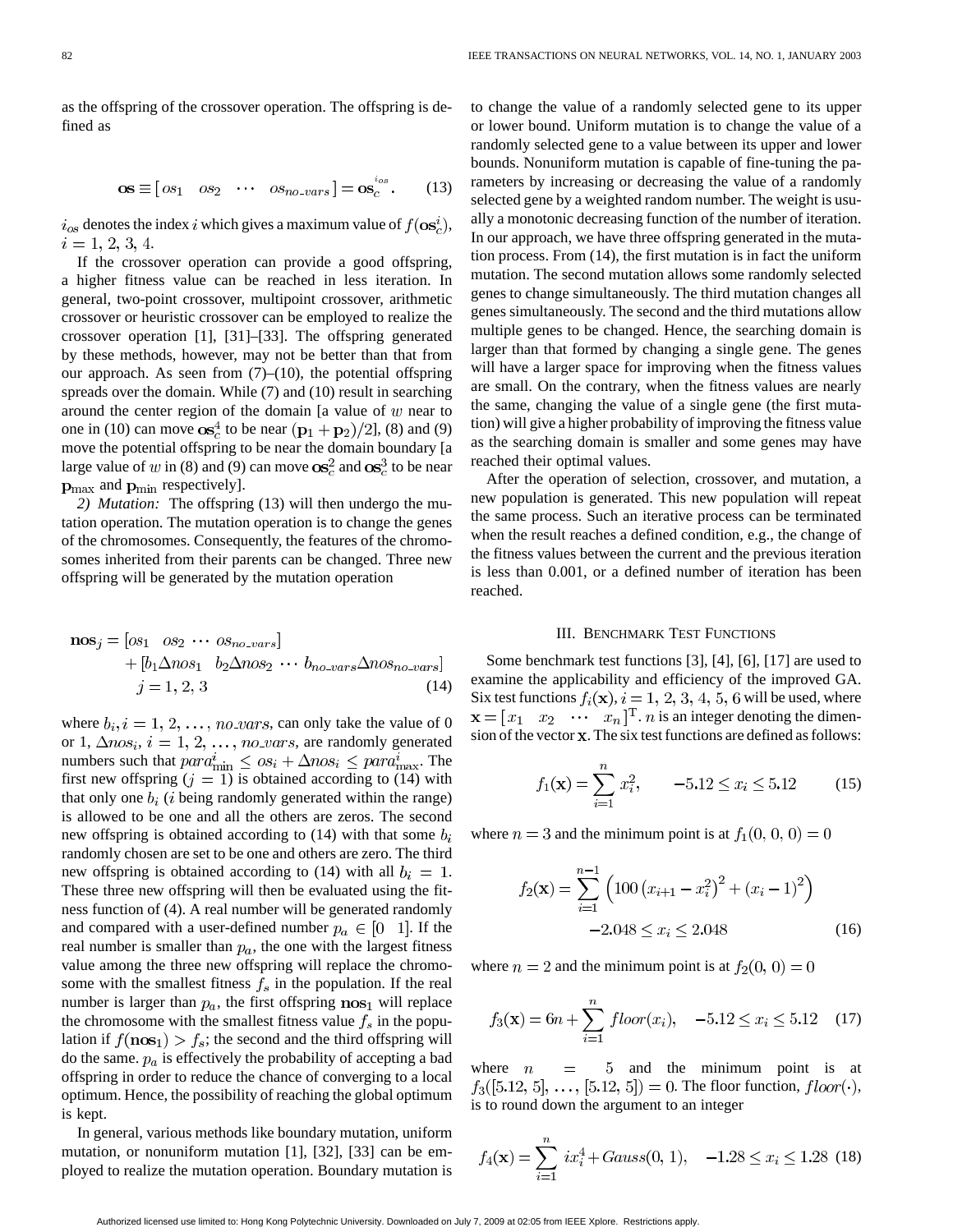where  $n = 3$  and the minimum point is at  $f_4(0, 0, 0) = 0$ .  $Gauss(0, 1)$  is a function to generate uniformly a floating-point number between zero and one inclusively

$$
f_5(\mathbf{x}) = \frac{1}{k} + \sum_{j=1}^{25} \frac{1}{j + \sum_{i=1}^{2} (x_i - a_{ij})^6}
$$

$$
-65.356 \le x_i \le 65.356 \tag{19}
$$

where we have a as shown in the equation at the bottom of the next page, and  $k = 500$  and the maximum point is at  $f_5(-32, -32) \approx 1$ 

$$
f_6(\mathbf{x}) = \sum_{i=1}^{n} [x_i^2 - 10\cos(2\pi x_i) + 10], \quad -5.12 \le x_i \le 5.12
$$
\n(20)

where  $n = 3$  and the minimum point is at  $f_6(0, 0, 0) = 0$ . It should be noted that the minimum values of all functions in the defined domain are zero except for  $f_5(\mathbf{x})$ . The fitness functions for  $f_1$  to  $f_4$  and  $f_6$  are defined as

$$
fitness = \frac{1}{1 + f_i(\mathbf{x})}, \qquad i = 1, 2, 3, 4, 6 \tag{21}
$$

and the fitness function for  $f_5$  is defined as

$$
fitness = f_5(\mathbf{x}).\tag{22}
$$

and we have the equation shown at the bottom of the page.

The proposed GA goes through these six test functions. The results are compared with those obtained by the standard GA with arithmetic crossover and nonuniform mutation [1], [31]–[33]. For each test function, the simulation takes 500 iterations and the population size is ten for the proposed and the standard GAs. The probability of crossover is set at 0.8 for all functions and the probability of mutation for functions  $f_1$  to  $f_6$  are 0.8, 0.8, 0.7, 0.8, 0.8, and 0.35, respectively. The shape parameters  $b$  of the standard GA [2] for nonuniform mutation, which is selected by trial and error through experiments for good performance, are set at  $b = 5$  for  $f_1$ ,  $f_2$  and  $f_5$ ,  $b = 0.1$ for  $f_3$ ,  $b = 1$  for  $f_4$  and  $f_6$ . For the proposed GA, the values of are set to be 0.5, 0.99, 0.1, 0.5, 0.01, and 0.01 for the six test functions, respectively. The probability of acceptance  $p_a$  is set at 0.1 for all functions. These values are selected by trial and error through experiments for good performance. The initial values of  $x$  in the population for a test function are set to be the same for both the proposed and the standard GAs. For tests 1 to 6, the initial values are  $\begin{bmatrix} 1 & 1 & 1 \end{bmatrix}$ ,  $\begin{bmatrix} 0.5 & 0.5 \end{bmatrix}$ ,  $[1 \quad \cdots \quad 1], [0.5 \quad \cdots \quad 0.5], [10 \quad \cdots \quad 10] \text{ and } [1 \quad 1 \quad 1],$ respectively. The results of the average fitness values over 100 times of simulations based on the proposed and standard GAs are shown in Fig. 3 and tabulated in Table I. Generally, it can be seen that the performance of the proposed GA is better than that of the standard GA.

## IV. NEURAL NETWORK WITH LINK SWITCHES AND TUNING USING THE IMPROVED GA

In this section, a neural network with link switches is presented. By introducing a switch to a link, the parameters and the structure of the neural network can be tuned using the improved GA.

## *A. Neural Network With Link Switches*

Neural networks [5] for tuning usually have a fixed structure. The number of connections may be too large for a given application such that the network structure is unnecessarily complex and the implementation cost is high. In this section, a multiple-input–multiple-output (MIMO) three-layer neural network is proposed as shown in Fig. 4. The main different point is that a unit step function is introduced to each link. Such a unit step function is defined as

$$
\delta(\alpha) = \begin{cases} 0 & \text{if } \alpha < 0 \\ 1 & \text{if } \alpha \ge 0 \end{cases}, \quad \alpha \in \Re. \tag{23}
$$

This is equivalent to adding a switch to each link of the neural network. Referring to Fig. 4, the input–output relationship of the proposed MIMO three-layer neural network is as follows:

$$
y_k(t) = \sum_{j=1}^{n_h} \delta(s_{jk}^2) w_{jk} \log \text{sig} \left[ \sum_{i=1}^{n_{in}} (\delta(s_{ij}^1) v_{ij} z_i(t) - \delta(s_j^1) b_j^1) \right] - \delta(s_k^2) \log \text{sig}(b_k^2), \qquad k = 1, 2, ..., n_{out}. \quad (24)
$$

 $z_i(t), i = 1, 2, ..., n_{in}$ , are the inputs which are functions of a variable t;  $n_{in}$  denotes the number of inputs;  $n_h$  denotes the number of the hidden nodes;  $w_{jk}$ ,  $j = 1, 2, ..., n_h$ ;  $k =$  $1, 2, \ldots, n_{out}$ , denotes the weight of the link between the j<sup>th</sup> hidden node and the  $k$ th output;  $v_{ij}$  denotes the weight of the link between the *i*th input and the *j*th hidden node;  $s_{ij}^1$  denotes the parameter of the link switch from the  $i$ th input to the  $j$ th hidden node;  $s_{jk}^2$  denotes the parameter of the link switch from the j<sup>th</sup> hidden node to the *k*<sup>th</sup> output;  $n_{out}$  denotes the number of outputs of the proposed neural network;  $b_i^1$  and  $b_k^2$  denote the biases for the hidden nodes and output nodes, respectively;  $s_i^1$ and  $s_k^2$  denote the parameters of the link switches of the biases to the hidden and output layers, respectively;  $\log \text{sig}(\cdot)$  denotes the logarithmic sigmoid function:

$$
\log \text{sig}(\alpha) = \frac{1}{1 + e^{-\alpha}}, \qquad \alpha \in \Re. \tag{25}
$$

| $\mathbf{a} = \{a_{ij}\} = \begin{bmatrix} -32 & -16 & 0 & 16 & 32 & -32 & -16 & 0 & 16 & 32 \\ 32 & 32 & 32 & 32 & 32 & -16 & -16 & -16 & -16 & -16 \end{bmatrix}$ |  |  |  |  |  |                                                                                                               |  |  |  |  |  |
|---------------------------------------------------------------------------------------------------------------------------------------------------------------------|--|--|--|--|--|---------------------------------------------------------------------------------------------------------------|--|--|--|--|--|
|                                                                                                                                                                     |  |  |  |  |  | $-32$ -16 0 16 32 -32 -16 0 16 32 -32 -16 0 16 32<br>$0 \t 0 \t 0 \t 0 \t 0 \t 16$ 16 16 16 16 32 32 32 32 32 |  |  |  |  |  |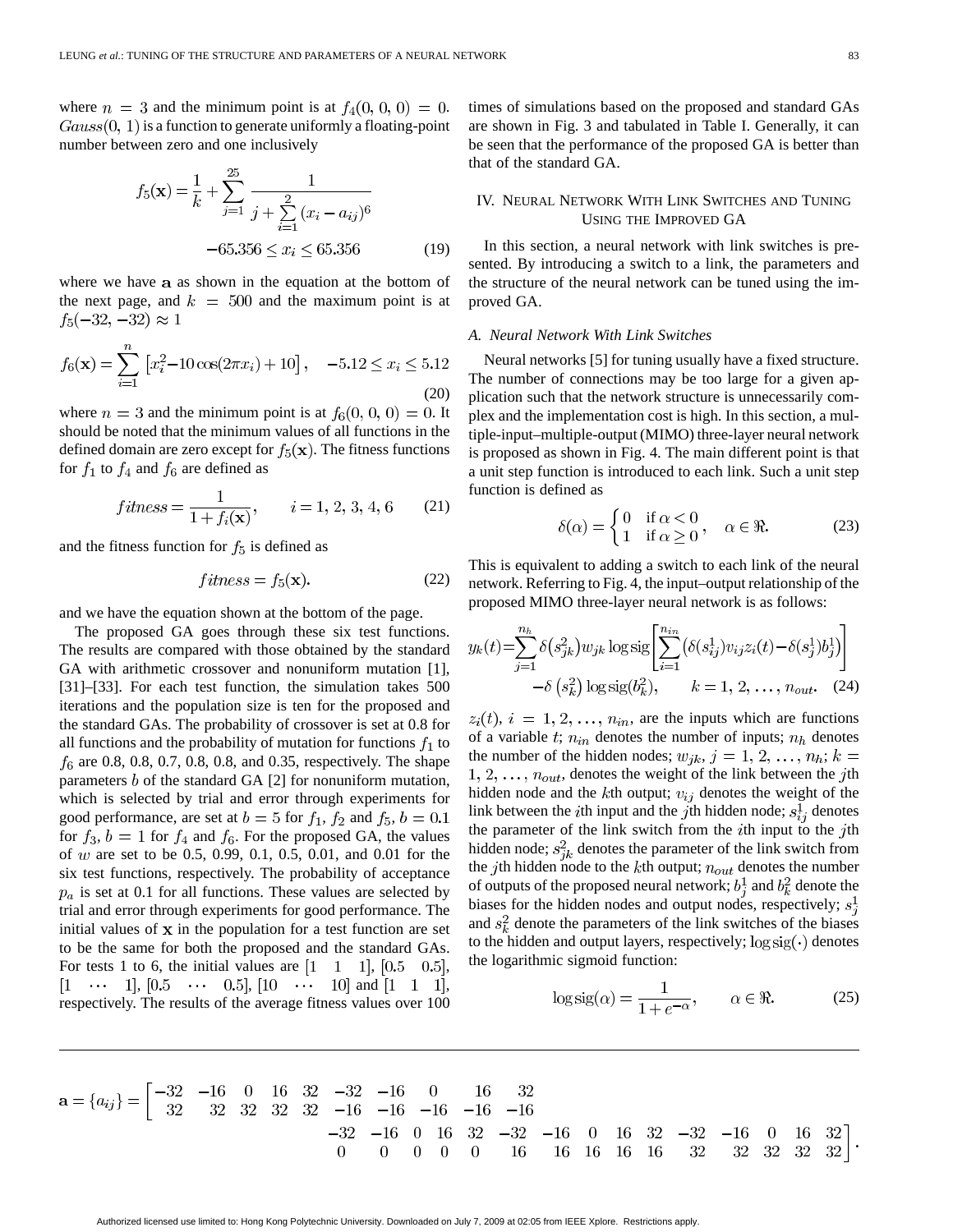

Fig. 3. Simulation results of the improved and standard GAs. The averaged fitness value of test functions obtained by the improved (solid line) and standard (dotted line) GAs. (a)  $f_1(\mathbf{x})$ . (b)  $f_2(\mathbf{x})$ . (c)  $f_3(\mathbf{x})$ . (d)  $f_4(\mathbf{x})$ . (e)  $f_5(\mathbf{x})$ . (f)  $f_6(\mathbf{x})$ .

 $y_k(t), k = 1, 2, \ldots, n_{out}$ , is the kth output of the proposed neural network. By introducing the switches, the weights  $w_{jk}$ and  $v_{ij}$ , and the switch states can be tuned. It can be seen that the weights of the links govern the input–output relationship of the neural network while the switches of the links govern the structure of the neural network.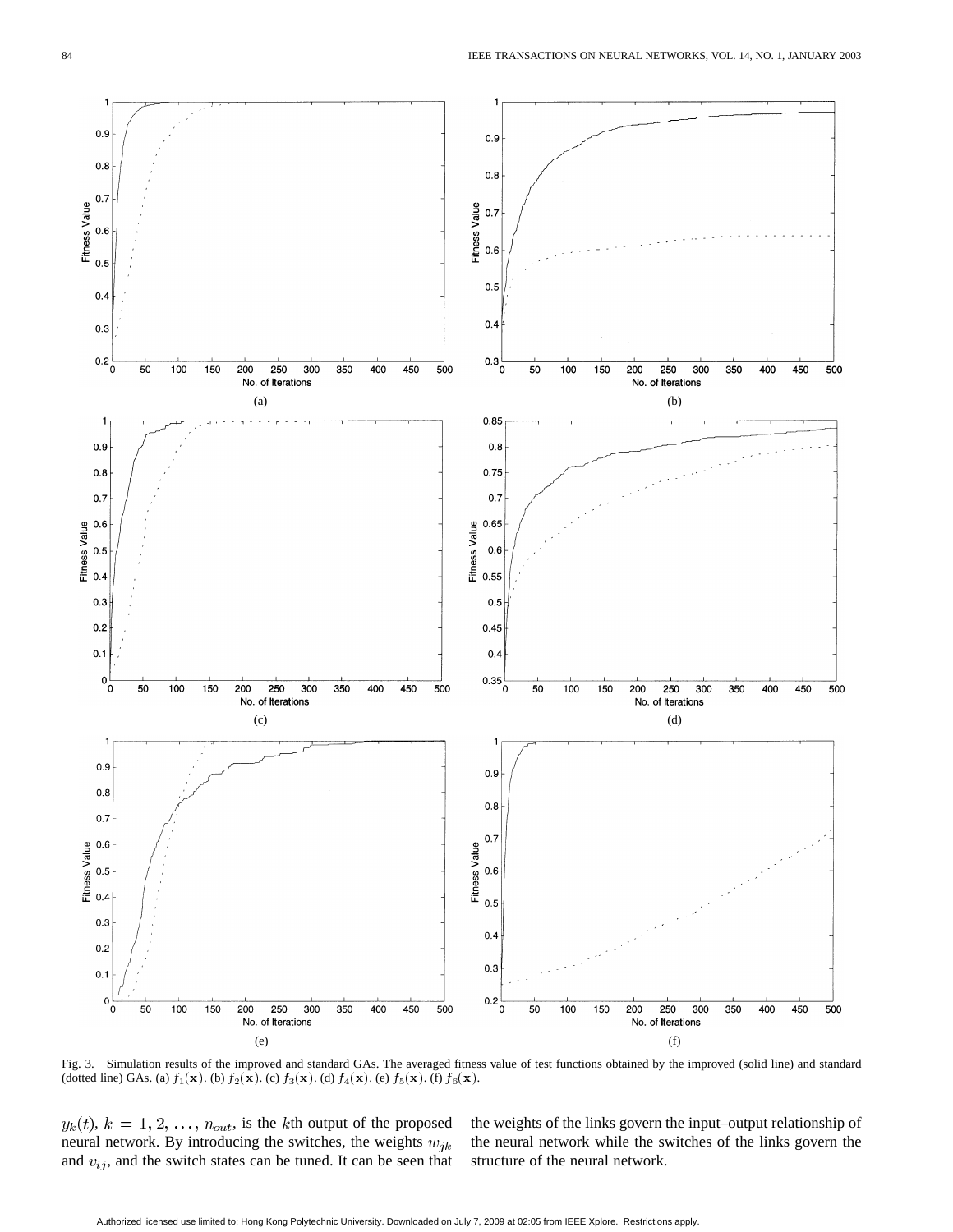

| Test function            | Proposed GA | Standard GA |
|--------------------------|-------------|-------------|
| $f_1(\mathbf{x})$        | 1.0000      | 1.0000      |
| $f_2(\mathbf{x})$        | 0.9707      | 0.6393      |
| $f_3(\mathbf{x})$        | 1.0000      | 1.0000      |
| $f_4(\mathbf{x})$        | 0.8349      | 0.8037      |
| $f_5(\mathbf{x})$        | 1.0000      | 1.0000      |
| $f_{\kappa}(\mathbf{x})$ | 1.0000      | 0.7297      |



Fig. 4. Proposed three-layer neural network.

#### *B. Tuning of the Parameters and Structure*

The proposed neural network can be employed to learn the input–output relationship of an application by using the improved GA. The input–output relationship is described by

$$
\mathbf{y}^{d}(t) = \mathbf{g}\left(\mathbf{z}^{d}(t)\right), \qquad t = 1, 2, ..., n_{d} \tag{26}
$$

where  $\mathbf{z}^d(t) = \begin{bmatrix} z_1^d(t) & z_2^d(t) & \cdots & z_{n_{in}}^d(t) \end{bmatrix}$  and are the given inputs and the desired outputs of an unknown nonlinear function  $g(\cdot)$  respectively,  $n_d$ denotes the number of input–output data pairs. The fitness function is defined as

$$
fitness = \frac{1}{1 + err}
$$
 (27)

err = 
$$
\sum_{k=1}^{n_{out}} \frac{\sum_{t=1}^{n_d} |y_k^d(t) - y_k(t)|}{n_d}.
$$
 (28)

The objective is to maximize the fitness value of (27) using the improved GA by setting the chromosome to be for all  $i, j, k$ . It can be seen from (27) and (28) that a larger fitness value implies a smaller error value.



Fig. 5. Sunspot cycles from year 1700 to 1980.

## V. APPLICATION EXAMPLES

Two application examples will be given in this section to illustrate the merits of the proposed neural networks tuned by the improved GA.

## *A. Forecasting of the Sunspot Number*

An application example on forecasting the sunspot number [7], [8], [27] will be given in this section. The sunspot cycles from 1700 to 1980 are shown in Fig. 5. The cycles generated are nonlinear, nonstationary, and non-Gaussian which are difficult to model and predict. We use the proposed three-layer neural network (three-input-single-output) with link switches for the sunspot number forecasting. The inputs,  $z_i$ , of the purposed neural network are defined as  $z_1(t) = y_1^d(t-1)$ ,  $z_2(t) =$  $y_1^d(t-2)$ , and  $z_3(t) = y_1^d(t-3)$ , where t denotes the year and  $y_1^d(t)$  is the sunspot numbers at the year t. The sunspot numbers of the first 180 years (i.e.,  $1705 \le t \le 1884$ ) are used to train the proposed neural network. Referring to (24), the proposed neural network used for the sunspot forecasting is governed by

$$
y_1(t) = \sum_{j=1}^{n_h} \delta (s_{j1}^2) w_{j1}
$$
  
 
$$
\cdot \log \text{sig} \left[ \sum_{i=1}^3 \left( \delta (s_{ij}^1) v_{ij} z_i(t) - \delta (s_j^1) b_j^1 \right) \right] - \delta (s_1^2) \log \text{sig}(b_k^2.
$$
 (29)

The number of hidden nodes  $n_h$  is changed from three to seven to test the learning performance. The fitness function is defined as follows:

$$
fitness = \frac{1}{1 + err}
$$
 (30)

err = 
$$
\sum_{t=1705}^{1884} \frac{|y_1^d(t) - y_1(t)|}{180}.
$$
 (31)

The improved GA is employed to tune the parameters and structure of the neural network of (29). The objective is to maximize the fitness function of (30). The best fitness value is one and the worst one is zero. The population size used for the improved GA is ten,  $w = 0.9$  and  $p_a = 0.1$  for all values of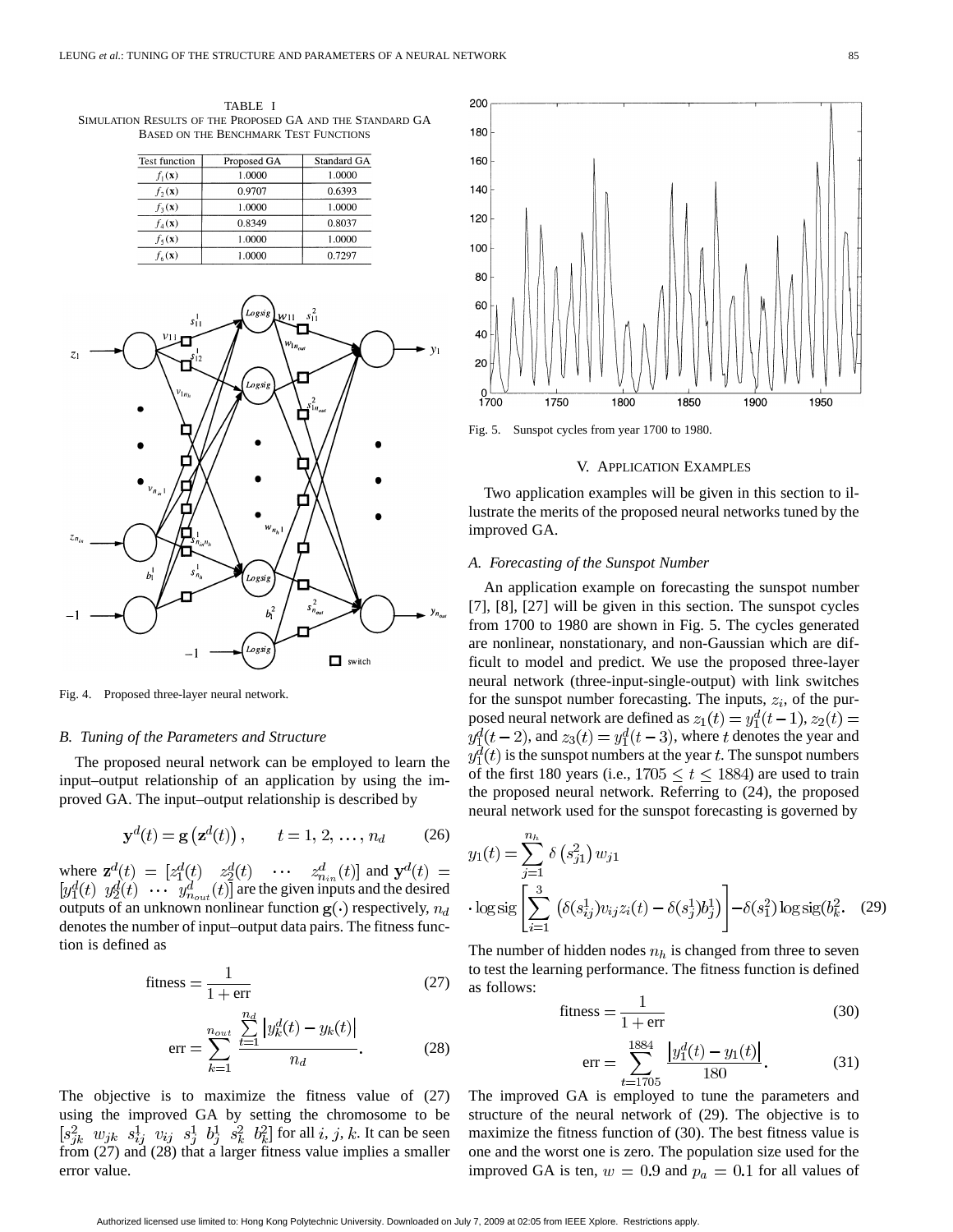TABLE II SIMULATION RESULTS FOR THE APPLICATION EXAMPLE OF FORECASTING THE SUNSPOT NUMBER AFTER 1000 ITERATIONS OF LEARNING

|                |                       | Our Approach                        | Standard GA with proposed neural<br>network |                                                             |  |  |  |
|----------------|-----------------------|-------------------------------------|---------------------------------------------|-------------------------------------------------------------|--|--|--|
| $n_h$          | <b>Fitness Values</b> | Number of Links                     | <b>Fitness Values</b>                       | Number of Links                                             |  |  |  |
| $\overline{4}$ | 0.9429                | 9                                   | 0.9357                                      | 9                                                           |  |  |  |
| 5              | 0.9448                | 17                                  | 0.9348                                      | 9                                                           |  |  |  |
| 6              | 0.9453                | 18                                  | 0.9385                                      | 11                                                          |  |  |  |
| $\overline{7}$ | 0.9426                | 13                                  | 0.9402                                      | 14                                                          |  |  |  |
| 8              | 0.9407                | 13                                  | 0.9261                                      | 5                                                           |  |  |  |
|                |                       |                                     |                                             |                                                             |  |  |  |
|                |                       | Standard GA with traditional neural |                                             |                                                             |  |  |  |
|                |                       | network                             |                                             | network                                                     |  |  |  |
| $n_h$          | <b>Fitness Values</b> | Number of Links                     | <b>Fitness Values</b>                       | Back-Propagation with traditional neural<br>Number of Links |  |  |  |
| $\overline{4}$ | 0.9356                | 21                                  | 0.9242                                      | 21                                                          |  |  |  |
| 5              | 0.9306                | 26                                  | 0.9034                                      | 26                                                          |  |  |  |
| 6              | 0.9401                | 31                                  | 0.8961                                      | 31                                                          |  |  |  |
| $\overline{7}$ | 0.9402                | 36                                  | 0.8919                                      | 36                                                          |  |  |  |

 $n_h$ . The lower and the upper bounds of the link weights are defined as and,  $-1 \geq s_{i1}^2, s_{i2}^1, s_i^1, s_1^2 \geq 1, i = 1, 2, ..., 3;$ [16]. The chromosomes used for the improved GA are  $[s_{j1}^2 \ w_{jk} \ s_{ij}^1 \ v_{ij} \ s_j^1 \ b_j^1 \ s_k^2 \ b_1^2].$ The initial values of all the link weights between the input and hidden layers are one, and those between the hidden and output layers are  $-1$ . The initial value of  $\alpha$  in (23) is 0.5.

For comparison purpose, a fully connected three-layer feedforward neural network (three-input–one-output) [2] is also trained by the standard GA with arithmetic crossover and nonuniform mutation [1], [2], [5], and backpropagation with momentum and adaptive learning rate [30]. Also, the proposed neural network trained by the standard GA will be considered. For the standard GA, the population size is ten, the probability of crossover is 0.8 and the probability of mutation is 0.1. The shape parameters  $b$  of the standard GA with arithmetic crossover and nonuniform mutation, which is selected by trial and error through experiment for good performance, is set to be one. For the backpropagation with momentum and adaptive learning rate, the learning rate is 0.2, the ratio to increase the learning rate is 1.05, the ratio to decrease the learning rate is 0.7, the maximum validation failures is five, the maximum performance increase is 1.04, the momentum constant is 0.9. The initial values of the link weights are the same as those of the proposed neural network. For all approaches, the learning processes are carried out by a personal computer with a P4 1.4 GHz CPU. The number of iterations for all approaches is 1000.

The tuned neural networks are used to forecast the sunspot number during the years 1885–1980. The number of hidden nodes  $n_h$  is changed from four to eight. The simulation results for the comparisons are tabulated in Tables II and III. From Table II, it is observed that the proposed neural network trained with the improved GA provides better results in terms of accuracy (fitness values) and number of links. The training error [governed by (31)] and the forecasting error [governed by  $\sum_{t=1885}^{1980} (|y_1^d(t) - y_1(t)|/96)$  are tabulated in Table III. Referring to Table III, the best result is obtained when the number of hidden node is six. Fig. 6 shows the simulation results of the forecasting using the proposed neural network trained with the improved GA (dashed lines) and the actual sunspot numbers (solid lines) for  $n_h = 6$ . The number of

TABLE III TRAINING ERROR AND FORECASTING ERROR IN MEAN ABSOLUTE ERROR (MAE) FOR THE APPLICATION EXAMPLE OF FORECASTING THE SUNSPOT NUMBER

|                |                | Our Approach                        | Standard GA with proposed neural         |                   |  |  |  |
|----------------|----------------|-------------------------------------|------------------------------------------|-------------------|--|--|--|
|                |                |                                     | network                                  |                   |  |  |  |
| $n_h$          | Training error | Forecasting error                   | Training error                           | Forecasting error |  |  |  |
| $\overline{4}$ | 12.1116        | 13.9734                             | 13.7473                                  | 14.6301           |  |  |  |
| $\bar{5}$      | 11.6850        | 13.8354                             | 13.9495                                  | 15.7997           |  |  |  |
| 6              | 11.5730        | 14.0933                             | 13.1060                                  | 14.8927           |  |  |  |
| 7              | 12.1791        | 14.7434                             | 12.7207                                  | 13.9798           |  |  |  |
| 8              | 12.6076        | 14.3516                             | 15.9594                                  | 19.5594           |  |  |  |
|                |                | Standard GA with traditional neural | Back-Propagation with traditional neural |                   |  |  |  |
|                |                | network                             | network                                  |                   |  |  |  |
| $n_h$          | Training error | Forecasting error                   | Training error                           | Forecasting error |  |  |  |
| $\overline{4}$ | 13.7666        | 15.6682                             | 16.4123                                  | 20.1037           |  |  |  |
| 5              | 14.9151        | 15.7705                             | 21.3844                                  | 26.2723           |  |  |  |
| 6              | 12.7433        | 16.9341                             | 23.1991                                  | 28.5170           |  |  |  |
| 7              | 12.7207        | 14.1280                             | 24.2294                                  | 29.6302           |  |  |  |
| 8              | 13.5383        | 14.2857                             | 24.2323                                  | 29.8156           |  |  |  |



Fig. 6. Simulation results of a 96-year prediction using the proposed neural network ( $n_h = 6$ ) with the proposed GA (dashed line), and the actual sunspot numbers (solid line) for the years 1885–1980.

connected link is 18 after learning (the number of links of a fully connected network is 31 which includes the bias links). It is about 42% reduction of links. The training error and the forecasting error are 11.5730 and 14.0933, respectively.

### *B. Associative Memory*

Another application example on tuning an associative memory will be given in this section. In this example, the associative memory, which maps its input vector into itself, has ten inputs and ten outputs. Thus, the desired output vector is its input vector. Referring to (24), the proposed neural network is given by

$$
y_k(t) = \sum_{j=1}^{n_h} \delta (s_{jk}^2) w_{jk}
$$
  
. 
$$
\log \text{sig} \left[ \sum_{i=1}^{10} (\delta(s_{ij}^1) v_{ij} z_i(t) - \delta(s_j^1) b_j^1) \right]
$$
  

$$
- \delta(s_k^2) \log \text{sig}(b_k^2)
$$
  
 $i = 1, 2, ..., 10, \quad k = 1, 2, ..., 10.$  (32)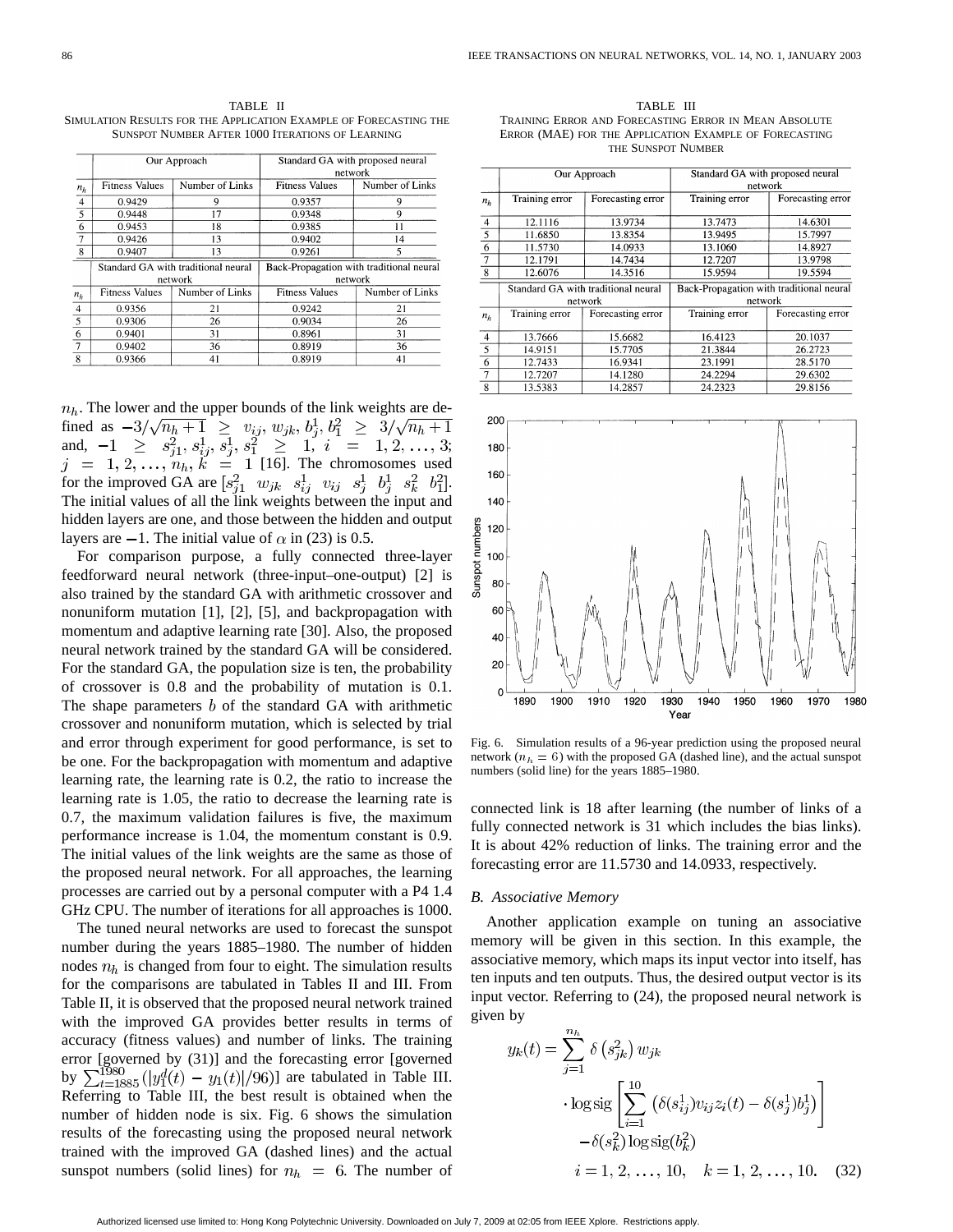TABLE IV SIMULATION RESULTS FOR THE APPLICATION EXAMPLE OF ASSOCIATIVE MEMORY AFTER 500 ITERATIONS OF LEARNING

|                |                       | Our Approach                        | Standard GA with proposed neural<br>network |                                          |  |  |  |
|----------------|-----------------------|-------------------------------------|---------------------------------------------|------------------------------------------|--|--|--|
| $n_h$          | <b>Fitness Values</b> | Number of Links                     | <b>Fitness Values</b>                       | Number of Links                          |  |  |  |
| $\overline{4}$ | 0.9648                | 79                                  | 0.9660                                      | 87                                       |  |  |  |
| 5              | 0.9629                | 91                                  | 0.9682                                      | 110                                      |  |  |  |
| 6              | 0.9651                | 113                                 | 0.9688                                      | 132                                      |  |  |  |
| 7              | 0.9642                | 137                                 | 0.9647                                      | 149                                      |  |  |  |
| 8              | 0.9607                | 153                                 | 0.9649                                      | 173                                      |  |  |  |
|                |                       | Standard GA with traditional neural |                                             | Back-Propagation with traditional neural |  |  |  |
|                |                       | network                             | network                                     |                                          |  |  |  |
| $n_h$          | <b>Fitness Values</b> | Number of Links                     | <b>Fitness Values</b>                       | Number of Links                          |  |  |  |
|                |                       |                                     |                                             |                                          |  |  |  |
| $\overline{4}$ | 0.9678                | 94                                  | 0.9678                                      | 94                                       |  |  |  |
| 5              | 0.9681                | 115                                 | 0.9669                                      | 115                                      |  |  |  |
| 6              | 0.9668                | 136                                 | 0.9677                                      | 136                                      |  |  |  |
| $\overline{7}$ | 0.9688                | 157                                 | 0.9677                                      | 157                                      |  |  |  |

50 input vectors (each input vector has the property that  $\mathbf{Z}9t$ ) = 1 to test the learning performance. The fitness function is defined as follows:

$$
fitness = \frac{1}{1 + err}
$$
 (33)

err = 
$$
\sum_{k=1}^{10} \frac{\sum_{t=1}^{50} |z_k(t) - y_k(t)|}{500}.
$$
 (34)

The improved GA is employed to tune the parameters and structure of the neural network of (32). The objective is to maximize the fitness function of (33). The best fitness value is one and the worst one is zero. The population size used for the improved GA is ten;  $w = 0.8$  and  $p_a = 0.1$  for all values of  $n_h$ . The lower and the upper bounds of the link weights are defined as  $-3/\sqrt{n_h+1} \ge v_{ij}, w_{jk}, b_j^1, b_k^2 \ge 3/\sqrt{n_h+1}$  and  $-1 \geq s_{jk}^2, s_{ij}^1, s_j^1, s_k^2 \geq 1, i = 1, 2, 3, j = 1, 2, ..., n_h,$  $k = 10$  [16]. The chromosomes used for the improved GA are  $[s_{ik}^2$   $w_{jk}$   $s_{ij}^1$   $v_{ij}$   $s_j^1$   $s_k^1$   $s_k^2$   $s_k^2$ ]. The initial values of the link weights are all zero. For comparison purpose, a fully connected three-layer feedforward neural network (ten-input–ten-output) [2] trained by the standard GA (with arithmetic crossover and nonuniform mutation) and another trained by backpropagation (with momentum and adaptive learning rate) are considered again. Also, the proposed neural network trained by the standard GA will be considered. For the standard GA, the population size is ten, the probability of crossover is 0.8 and the probability of mutation is 0.03. The shape parameters  $b$  of the standard GA with arithmetic crossover and nonuniform mutation, which is selected by trial and error through experiments for good performance, is set to be three. For the backpropagation with momentum and adaptive learning rate, the learning rate is 0.2, the ratio to increase the learning rate is 1.05, the ratio to decrease the learning rate is 0.7, the maximum validation failures is five, the maximum performance increase is 1.04, the momentum constant is 0.9. The initial values of the links weights are the same as those of the proposed approach. The number of iterations for all approaches is 500. The simulation results are tabulated in Table IV. It can be seen from Table IV that the fitness values for different approaches are similar, but our approach can offer a smaller network.

#### VI. CONCLUSION

An improved GA has been proposed in this paper. By using the benchmark test functions, it has been shown that the improved GA performs more efficiently than the standard GA. Besides, by introducing a switch to each link, a neural network that facilitates the tuning of its structure has been proposed. Using the improved GA, the proposed neural network is able to learn both the input–output relationship of an application and the network structure. As a result, a given fully connected neural network can be reduced to a partially connected network after learning. This implies that the cost of implementation of the neural network can be reduced. Application examples on forecasting the sunspot number and tuning an associative memory using the proposed neural network trained with the improved GA have been given. The simulation results have been compared with those obtained by the proposed network trained by the standard GA, and traditional feedforward networks trained by the standard GA (with arithmetic crossover and nonuniform mutation) and the backpropagation (with momentum and adaptive learning rate).

#### **REFERENCES**

- [1] J. H. Holland, *Adaptation in Natural and Artificial Systems*. Ann Arbor, MI: Univ. Michigan Press, 1975.
- [2] D. T. Pham and D. Karaboga, *Intelligent Optimization Techniques, Genetic Algorithms, Tabu Search, Simulated Annealing and Neural Networks*. New York: Springer-Verlag, 2000.
- [3] Y. Hanaki, T. Hashiyama, and S. Okuma, "Accelerated evolutionary computation using fitness estimation," in *Proc. IEEE Int. Conf. Syst., Man, Cybern.*, vol. 1, 1999, pp. 643–648.
- [4] K. A. De Jong, "An analysis of the behavior of a class of genetic adaptive systems," Ph.D. dissertation, Univ. Michigan, Ann Arbor, MI, 1975.
- [5] Z. Michalewicz, *Genetic Algorithm* + *Data Structures* = *Evolution Programs*, 2nd extended ed. New York: Springer-Verlag, 1994.
- [6] G. X. Yao and Y. Liu, "Evolutionary programming made faster," *IEEE Trans. Evol. Comput.*, vol. 3, pp. 82–102, July 1999.
- [7] M. Li, K. Mechrotra, C. Mohan, and S. Ranka, "Sunspot numbers forecasting using neural network," in *Proc. 5th IEEE Int. Symp. Intell. Contr.*, 1990, pp. 524–528.
- [8] T. J. Cholewo and J. M. Zurada, "Sequential network construction for time series prediction," in *Proc. Int. Conf. Neural Networks*, vol. 4, 1997, pp. 2034–2038.
- [9] B. D. Liu, C. Y. Chen, and J. Y. Tsao, "Design of adaptive fuzzy logic controller based on linguistic-hedge concepts and genetic algorithms," *IEEE Trans. Syst., Man, Cybern. B*, vol. 31, pp. 32–53, Feb. 2001.
- [10] Y. S. Zhou and L. Y. Lai, "Optimal design for fuzzy controllers by genetic algorithms," *IEEE Trans. Ind. Applicat.*, vol. 36, pp. 93–97, Jan. 2000.
- [11] C. F. Juang, J. Y. Lin, and C. T. Lin, "Genetic reinforcement learning through symbiotic evolution for fuzzy controller design," *IEEE Trans. Syst., Man. Cybern. B*, vol. 30, pp. 290–302, Apr. 2000.
- [12] H. Juidette and H. Youlal, "Fuzzy dynamic path planning using genetic algorithms," *Electron. Lett.*, vol. 36, no. 4, pp. 374–376, Feb. 2000.
- [13] R. Caponetto, L. Fortuna, G. Nunnari, L. Occhipinti, and M. G. Xibilia, "Soft computing for greenhouse climate control," *IEEE Trans. Fuzzy Syst.*, vol. 8, pp. 753–760, Dec. 2000.
- [14] M. Setnes and H. Roubos, "GA-fuzzy modeling and classification: Complexity and performance," *IEEE Trans. Fuzzy Syst.*, vol. 8, pp. 509–522, Oct. 2000.
- [15] K. Belarbi and F. Titel, "Genetic algorithm for the design of a class of fuzzy controllers: An alternative approach," *IEEE Trans. Fuzzy Systems*, vol. 8, pp. 398–405, Aug. 2000.
- [16] M. Brown and C. Harris, *Neural Fuzzy Adaptive Modeling and Control*. Englewood Cliffs, NJ: Prentice-Hall, 1994.
- [17] S. Amin and J. L. Fernandez-Villacanas, "Dynamic local search," in *Proc. 2nd Int. Conf. Genetic Algorithms in Engineering Systems: Innovations and Applications*, 1997, pp. 129–132.
- [18] X. Yao, "Evolving artificial networks," *Proc. IEEE*, vol. 87, pp. 1423–1447, July 1999.